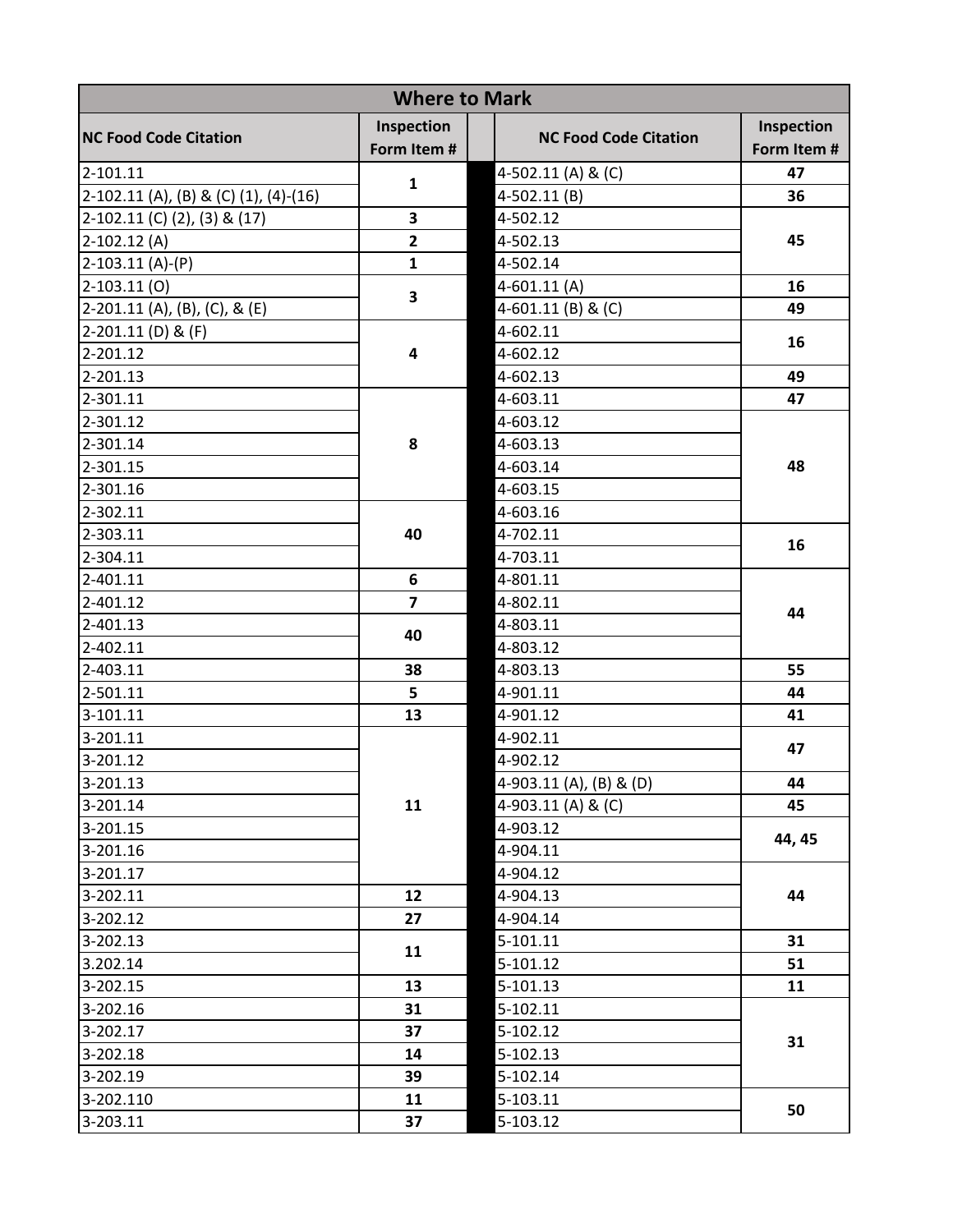| 3-203.12               | 14 | $5 - 104.11$ | 50 |
|------------------------|----|--------------|----|
| 3-301.11               | 9  | 5-104.12     | 31 |
| 3-301.12               | 6  | 5-201.11     | 51 |
| 3-302.11               | 15 | 5-202.11     |    |
| 3-302.12               | 37 | 5-202.12     | 10 |
| 3-302.13               | 30 | 5-202.13     |    |
| 3-302.14               | 27 | 5-202.14     | 51 |
| 3-302.15               | 42 | 5-202.15     |    |
| 3-302.16               | 31 | 5-203.11     | 10 |
| 3-303.11               | 39 | 5-203.12     | 53 |
| 3-303.12               |    | 5-203.13     |    |
| 3-304.11               | 15 | 5-203.14     | 51 |
| 3-304.12               | 43 | 5-203.15     |    |
| 3-304.13               | 39 | 5-204.11     | 10 |
| 3-304.14               | 41 | 5.204.12     | 51 |
| $3-304.15(A)$          | 15 | 5-204.13     |    |
| $3-304.15(B) - (D)$    | 46 | 5-205.11     | 10 |
| 3-304.16               | 47 | 5-205.12     |    |
| 3-304.17               |    | 5-205.13     |    |
| 3-305.11               | 39 | 5-205.14     |    |
| 3-305.12               |    | 5-205.15     |    |
| 3-305.13               | 37 | 5-301.11     |    |
| 3-305.14               |    | 5-302.11     |    |
| 3-306.11               | 39 | 5-302.12     |    |
| 3-306.12               |    | 5-302.13     |    |
| $3-306.13(A)$          | 15 | 5-302.14     | 51 |
| $3-306.13$ (B) & (C)   | 39 | 5-302.15     |    |
| 3-306.14               | 17 | 5-302.16     |    |
| 3-307.11               | 39 | 5-303.11     |    |
| 3-401.11               | 18 | 5-303.12     |    |
| 3-401.12               |    | 5-303.13     |    |
| 3-401.13               | 34 | 5-304.11     |    |
| 3-401.14               | 18 | 5-304.12     |    |
| 3-402.11               | 14 | 5-304.13     |    |
| 3-402.12               |    | 5-304.14     |    |
| 3-403.11               | 19 | 5-401.11     |    |
| 3-404.11               | 29 | 5-402.11     |    |
| 3-501.11               | 33 | 5-402.12     |    |
| 3-501.12               | 35 | 5-402.13     | 52 |
| 3-501.13               |    | 5-402.14     |    |
| 3-501.14               | 20 | 5-402.15     |    |
| 3-501.15               | 33 | 5-403.11     |    |
| $3-501.16$ (A) (1)     | 21 | 5-403.12     |    |
| 3-501.16 (A) (2) & (B) | 22 | 5-501.11     |    |
| 3-501.17               | 23 | 5-501.12     | 54 |
| 3-501.18               |    | 5-501.13     |    |
| 3-501.19               | 24 | 5-501.15     |    |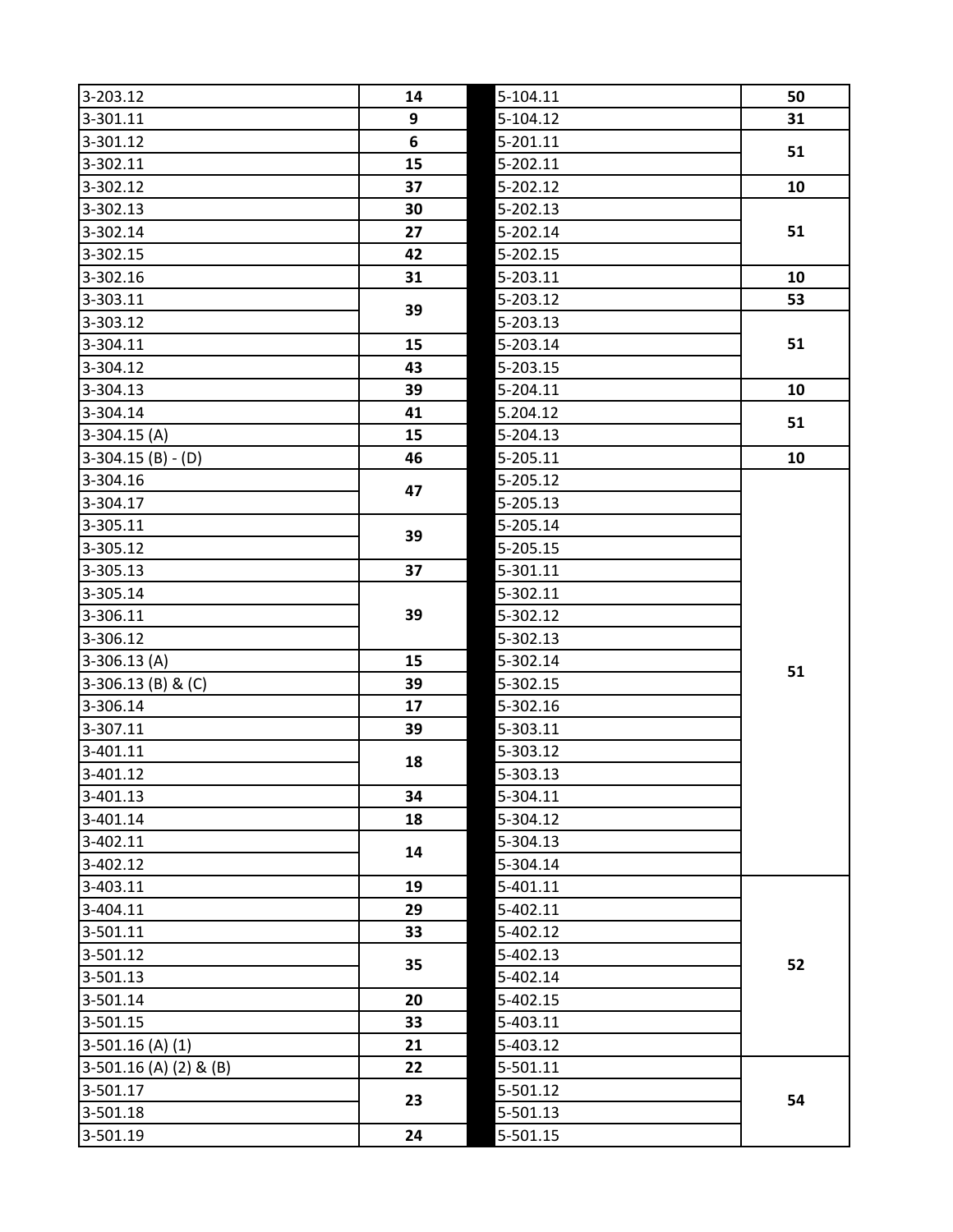| 3-502.11                          | 29       | 5-501.16  | 54 |
|-----------------------------------|----------|-----------|----|
| 3-502.12                          |          | 5-501.17  | 53 |
| 3-601.11                          | 37<br>25 | 5-501.18  |    |
| 3-601.12                          |          | 5-501.19  |    |
| 3-602.11                          |          | 5-501.110 |    |
| 3-602.12                          |          | 5-501.111 |    |
| 3-603.11                          |          | 5-501.112 |    |
| 3-701.11                          | 17       | 5-501.113 | 54 |
| 3-801.11 (A), (B), (C), (E) & (G) | 26       | 5-501.114 |    |
| $3 - 801.11$ (D)                  | 9        | 5-501.115 |    |
| 4-101.11                          |          | 5-501.116 |    |
| 4-101.12                          |          | 5-502.11  |    |
| 4-101.13                          | 47       | 5-502.12  |    |
| 4-101.14                          |          | 5-503.11  |    |
| 4-101.15                          |          | 6-101.11  |    |
| 4-101.16                          | 41       | 6-102.11  |    |
| 4-101.17                          |          | 6-201.11  |    |
| 4-101.18                          |          | 6-201.12  | 55 |
| 4-101.19                          |          | 6-201.13  |    |
| 4-102.11                          |          | 6-201.14  |    |
| 4-201.11                          |          | 6-201.15  |    |
| 4-201.12                          |          | 6-201.16  |    |
| 4-202.11                          | 47       | 6-201.17  |    |
| 4-202.12                          |          | 6-201.18  |    |
| 4-202.13                          |          | 6-202.11  | 56 |
| 4-202.14                          |          | 6-202.12  |    |
| 4-202.15                          |          | 6-202.13  | 38 |
| 4-202.16                          |          | 6-202.14  | 53 |
| 4-202.17                          |          | 6-202.15  | 38 |
| 4-202.18                          | 56       | 6-202.16  |    |
| 4-203.11                          | 36       | 6-202.19  | 55 |
| 4-203.12                          |          | 6-202.110 | 54 |
| 4-203.13                          | 48       | 6-202.111 | 55 |
| 4-204.11                          | 56       | 6-202.112 |    |
| 4-204.12                          |          | 6-301.11  |    |
| 4-204.13                          | 47       | 6-301.12  | 10 |
| 4-204.15                          |          | 6-301.13  |    |
| 4-204.16                          |          | 6-301.14  |    |
| 4-204.17                          |          | 6-302.11  | 53 |
| 4-204.18                          |          | 6-303.11  |    |
| 4-204.110(A)                      |          | 6-304.11  | 56 |
| $4 - 204.110(B)$                  | 29       | 6-305.11  |    |
| 4-204.111                         | 47       | 6-402.11  | 53 |
| 4-204.112                         | 36       | 6-403.11  | 56 |
| 4-204.113                         |          | 6-404.11  | 39 |
| 4-204.114                         | 48       | 6-501.11  | 55 |
| 4-204.115                         |          | 6-501.12  |    |